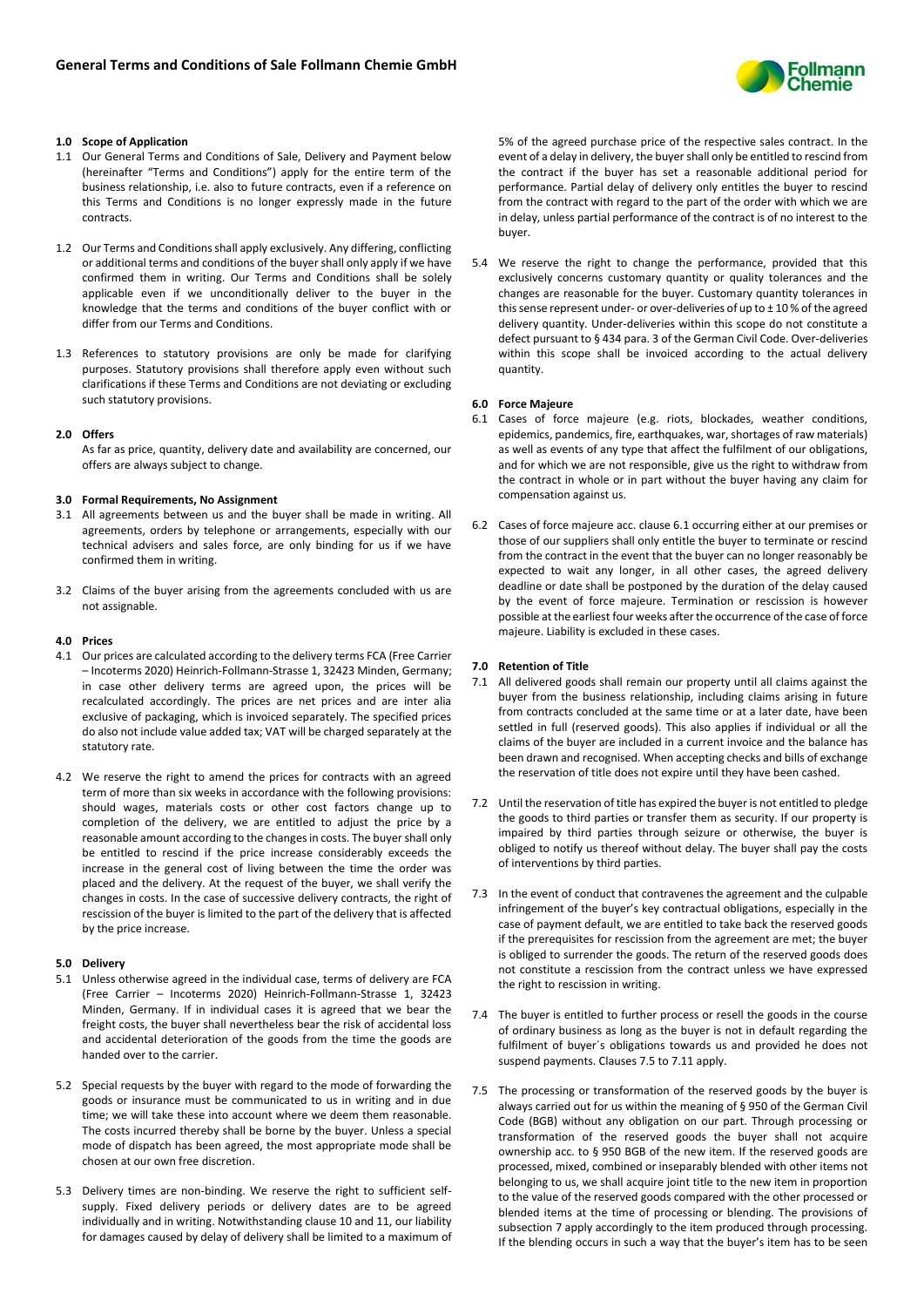

as the main item, it is agreed that the buyer will transfer joint title to us on a pro rata basis. The buyer shall hold the resultant sole property or joint property in safe custody for us.

- 7.6 If the buyer sells the reserved goods, all payment claims against the secondary buyer arising from the resale of the reserved goods shall hereby be assigned to us with all subsidiary rights in advance. The assignment shall take place based on the sum of the total amounts owed to us by the buyer. The provision of this subsection 7.6 shall apply on a pro rata basis even if the buyer has processed, mixed, or blended our reserved goods and we have obtained joint title thereto in the amount of its own invoice value or in case the reserved goods have been firmly installed. If the reserved goods are processed, mixed, blended or firmly installed, we are entitled from this assignment to a portion of the respective claim arising from the resale that corresponds with the amount of the invoice value for our reserved goods. If the reserved goods are sold by the buyer together with other goods which we have not supplied, the buyer shall herewith assign to us a share of the claim arising from the resale in the amount of the invoice value of the reserved goods. If the buyer has sold this claim under a factoring agreement, it shall herewith assign to us the claim against the factor that replaces such a claim. If the claim arising from the resale by the buyer is placed in a current account relationship with its customer, the buyer shall herewith assign to us its claims arising from the current account relationship in the amount of the invoice value of the reserved goods. We hereby accept the above assignments.
- 7.7 On our request, the buyer shall be obliged to inform his customers of the assignment. Upon request, the buyer shall be obliged to provide us with an exact list of the claims to which he is entitled, including the names and addresses of the customers, the amounts of the individual claims, the invoice date, etc., and to supply it with all the information and documents required to assert the assigned claims and to allow us to check this information. The buyer hereby authorizes us to inform the customers of the assignment and to collect the claim ourselves. If the buyer has collected the claim himself, the buyer shall only collect the funds as our trustee. In case of suspension of payment by the buyer or the filing or institution of insolvency proceedings the right to resell, utilise or process the reserved goods and the authority to collect the assigned claims shall expire. The authorisation for collection shall also expire in the event of a cheque or bill protest.
- 7.8 Amounts which are received by the buyer from assigned claims shall be kept for us separately until they have been transferred to us.
- 7.9 The buyer shall not be entitled to pledge or use the reserved goods or the assigned claims as security. The buyer shall immediately inform us of any pledges, stating the particulars of the creditor.
- 7.10 We undertake to release our security that we hold in so far as the realizable value thereof exceeds the total of our claim to be secured by more than 10%. It is incumbent upon us to select the security to be released.
- 7.11 The buyer shall hold the reserved goods in safe custody for us free of charge. The buyer shall insure them against usual risks such as fire, theft and water to the customary extent. The buyer shall hereby assign its indemnity claims to which the buyer is entitled against insurance companies or any other obligated parties to us in the amount of its claims. We hereby accept the assignment.

# **8.0 Payment Terms**

- 8.1 Unless a different term of payment has been expressly agreed in writing, the buyer is obliged to pay the full purchase price before the dispatch or, as the case may be, the transfer of the products to the buyer or the buyer's carrier ("pre-payment").
- 8.2 If we have expressly agreed on payment terms other than pre-payment in the individual case the buyer is in default of payment if the buyer does not pay on the agreed date. During the period of payment default, we are entitled of interests of 9 percentage points above the base interest rate (§ 288 (2) of the German Civil Code (BGB)) on the money owed. We reserve the right to claim and prove higher damages in individual cases. In case of an express agreement between us and the buyer on payment terms other than pre-payment, the buyer shall be obliged to issue to us an appropriate

payment security such as a letter of credit or a payment guarantee on first written demand from a German major bank securing the purchase price.

- 8.3 We do not accept cheques, bills and drafts without prior written agreement. In case we have duly agreed to a cheque, bill or draft buyer's payment obligation shall only be deemed to have been performed when we could fully compensate the amount owed by the buyer through that cheque, bill or draft. In case of acceptance of a cheque, bill or draft discounts will not be granted.
- 8.4 Setoffs against a purchase price claim by the buyer shall be excluded, unless the counterclaim has been determined by a final unappealable court decision or have been accepted by us.
- 8.5 Normally, a direct debit collection (SEPA) will be notified to the buyer together with the invoice (or via another communication channel agreed with the buyer) no later than one calendar day before the due date of the direct debit (advance information/"pre-notification"). In individual cases, the amount debited may differ from the amount notified in the invoice or in the pre-notification if the buyer has received credit notes or individual transactions have been cancelled in the period between the issuing of the invoice or the transmission of the pre-notification and the due date. The buyer shall be obliged to ensure that there are sufficient funds in the account designated in the SEPA mandate and to ensure that the amounts due can be collected by us. This obligation shall also apply if the buyer does not receive advance information or does not receive it in time in individual cases.
- 8.6 The following shall only apply if other payment targets than pre-payment have been accepted by us beforehand and it shall be without prejudice to any right of us to demand pre-payment or a payment security when concluding a sales contract with the buyer. Payment default, deterioration in the buyer's financial circumstances, suspension of payment, filing for bankruptcy proceedings or a change in or liquidation of the company entitle us to demand advance payment or the provision of security for all contracts yet to be executed, subject to our other rights. Invoiced amounts not yet due shall in this instance become immediately due for payment.
- 8.7 At our discretion in cases of payment default, deterioration in the buyer's financial circumstances, suspension of payment, filing for the institution of composition or bankruptcy proceedings, or a change in or liquidation of the company, we shall be entitled to rescind from all current contracts with the buyer in whole or in part without being liable towards the buyer for compensation claims in this respect.

# **9.0 Take over Default**

If the buyer defaults in taking delivery of the goods, we are entitled, to invoice the goods and to store them on account and at the risk of the buyer without prior setting an additional period for take over. If we store the goods at our premises, we charge 1% of the invoiced amount for each commenced month. The buyer is entitled to prove lower amount of damage.

#### **10.0 Liability for Defects and Warranty (Gewährleistung)**

- 10.1 Claims for defects by the buyer are subject to the buyer having fulfilled its legal duty to inspect the goods and to give notice of defects (§ 377 of the German Commercial Code (HGB). The buyer shall be obliged to inspect the goods immediately after delivery and, if a defect becomes apparent, notify us without undue delay. If the buyer fails to notify us within due time, the goods shall be deemed to have been approved, unless the defect was not detectable during the inspection ("hidden defect").If such a hidden defect is discovered later, notification must be made without undue delay after discovery, otherwise the goods shall also be deemed to have been approved referred to this defect. For the preservation of the rights of the buyer the timely dispatch of the defect notification is sufficient. In addition, the other provisions § 377 of the German Commercial Code (HGB) shall apply.
- 10.2 For the avoidance of doubt, we accept no responsibility for defects which do not originate from our sphere, especially if these are caused by natural wear and tear, incorrect or negligent handling, improper onward transport, improper storage or unsuitable or improper use or failure to